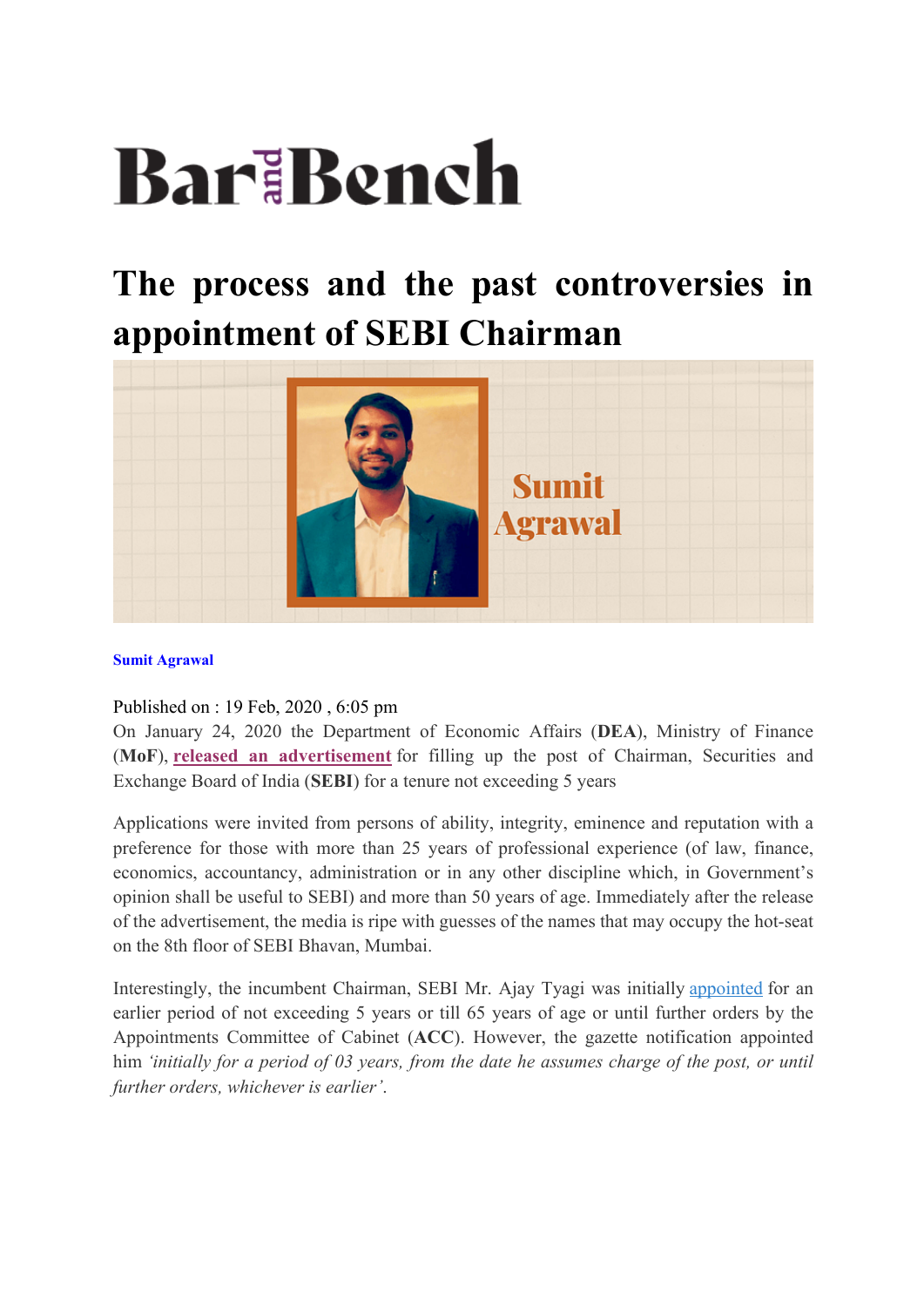

Ajay Tyagi https://www.newindianexpress.com/business/2020/jan/29/finance-ministry-huntsfor-new-sebi-chief-as-ajay-tyagis-tenure-ends-in-march-2095844.html

The issuance of an advertisement by Finance Ministry has been taken to indicate that there may be a 9<sup>th</sup> chairperson of SEBI, although the incumbent is eligible for reappointment as well as for extension.

A look at the previous chairmen, their tenure and their background, suggests that largely bureaucrats (IAS) have been appointed with few exceptions so far. Further, no woman has headed SEBI so far. Further, appointment of at least 2 chairmen were challenged albeit unsuccessfully.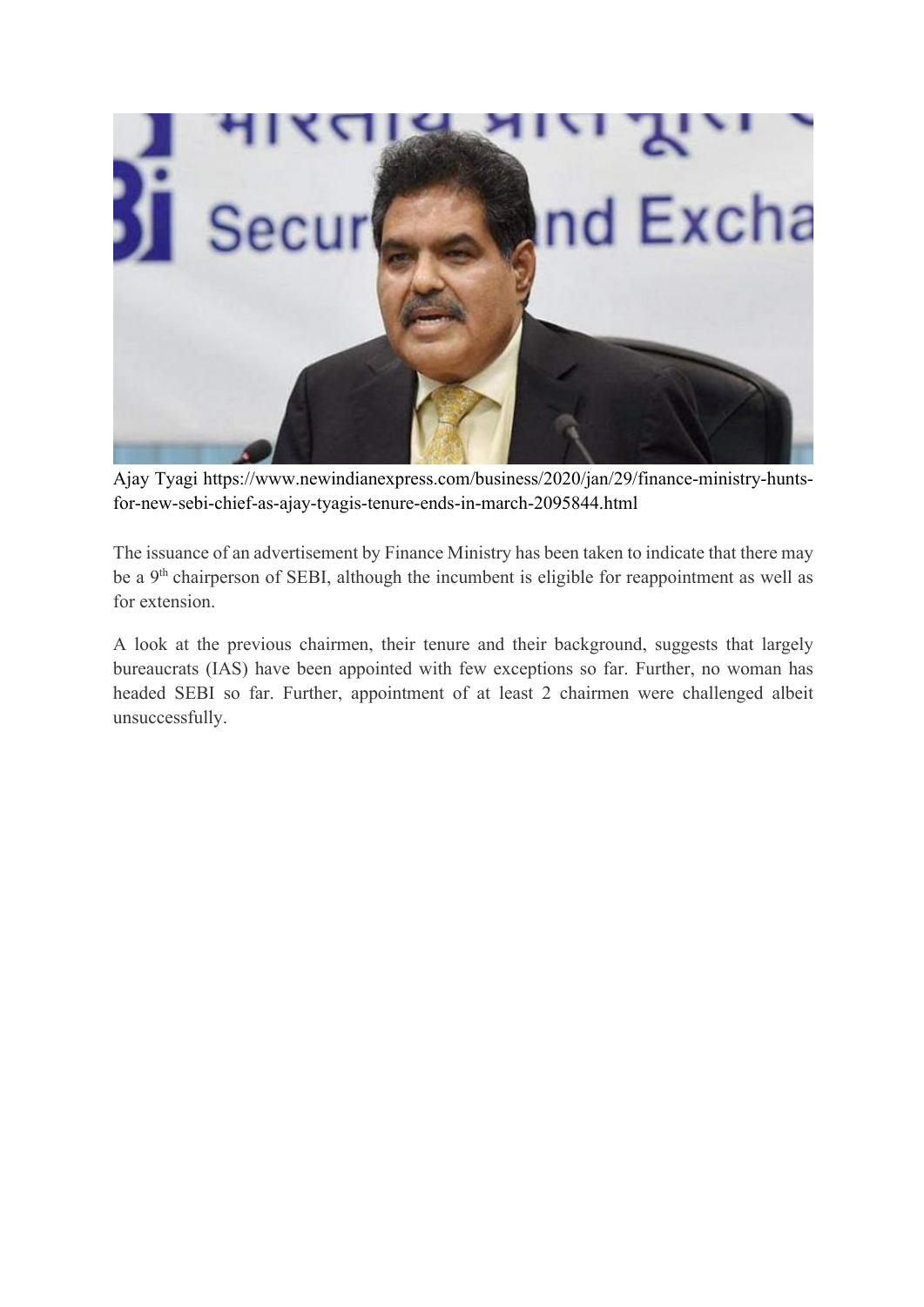| S.No | <b>Chairperson</b>                                | <b>Tenure</b>            |                       | <b>Gazette Notification</b>                                                                                                                                                                                                       |
|------|---------------------------------------------------|--------------------------|-----------------------|-----------------------------------------------------------------------------------------------------------------------------------------------------------------------------------------------------------------------------------|
| 1.   | Ajay Tyagi, IAS<br>(HP:1984)                      | 01.03.2017<br>date       | Till<br>$\frac{1}{2}$ | S.O.521(E) dated 17.02.2017                                                                                                                                                                                                       |
| 2.   | U.K. Sinha, IAS<br>(Bihar: 1976)<br>CMD, UTI AMC  | 18.02.2011<br>01.03.2017 | to                    | S.O. 241(E) dated 03.02.2011<br>(Extended)<br>S. O.363(E)<br>dated<br>06.02.2014 w.e.f 18.02.2014 for 2<br>years<br>(Reappointed)<br>S. O.524(E)<br>dated<br>18.02.2016 w.e.f 18.02.2016 up to<br>01.03.2017                      |
| 3.   | C.B. Bhave, IAS<br>(MH: 1975), ex-<br><b>NSDL</b> | 19.02.2008<br>17.02.2011 | to                    | S.O.332(E) dated 15.02.2008                                                                                                                                                                                                       |
| 4.   | M.<br>Damodaran,<br>IAS (MT: 1971)                | 18.02.2005<br>18.02.2008 | to                    | S.O.233(E) dated 18.02.2005                                                                                                                                                                                                       |
| 5.   | G.<br>N.<br>Bajpai,<br>Chairman LIC               | 20.02.2002<br>18.02.2005 | to                    | S.O.215(E) dated 19.02.2002                                                                                                                                                                                                       |
| 6.   | D.R. Mehta, IAS<br>(RJ: 1961)                     | 21.02.1995<br>20.02.2002 | to                    | S.O.109(E) dated 17.02.1995 for a<br>period of 5 years from date of<br>assuming charge upon bereavement<br>of Mr. S.S. Nadkarni during tenure<br>(Reappointed) S.O.139(E)<br>dated<br>19.02.2000 w.e.f. 21.02.2000 for 2<br>years |
| 7.   | S.S.<br>Nadkarni,<br><b>ICICI/IDBI/LIC</b>        | 17.01.1994<br>31.01.1995 | to                    | for<br>Appointed<br>3 <sup>1</sup><br>vide<br>years<br>Notification<br>no.<br>S.O.27(E)<br>dated<br>17.01.1994<br>on<br>acceptance<br>of<br>resignation of Mr. G.V. Ramakrishna<br>by Central Government                          |
| 8.   | G.V.<br>Ramakrishna, IAS<br>(AP: 1952)            | 24.08.1990<br>17.01.1994 | to                    | Not traceable                                                                                                                                                                                                                     |
| 9.   | S. A. Dave, IDBI                                  | 12.04.1988<br>23.08.1990 | to                    | Not traceable                                                                                                                                                                                                                     |

## Previous Chairmen of the SEBI

## **Process of Appointment**

Section 4 of the SEBI Act, 1992 lays down provisions relating to the management of SEBI consisting of the following (9-member Board):

- 1 Chairman
- 2 members from the Ministry of Finance and Ministry of Corporate Affairs (MCA)
- 1 member from the officials of Reserve Bank of India (RBI)
- 5 other members of whom, at least 3 shall be Whole-Time Members (WTM)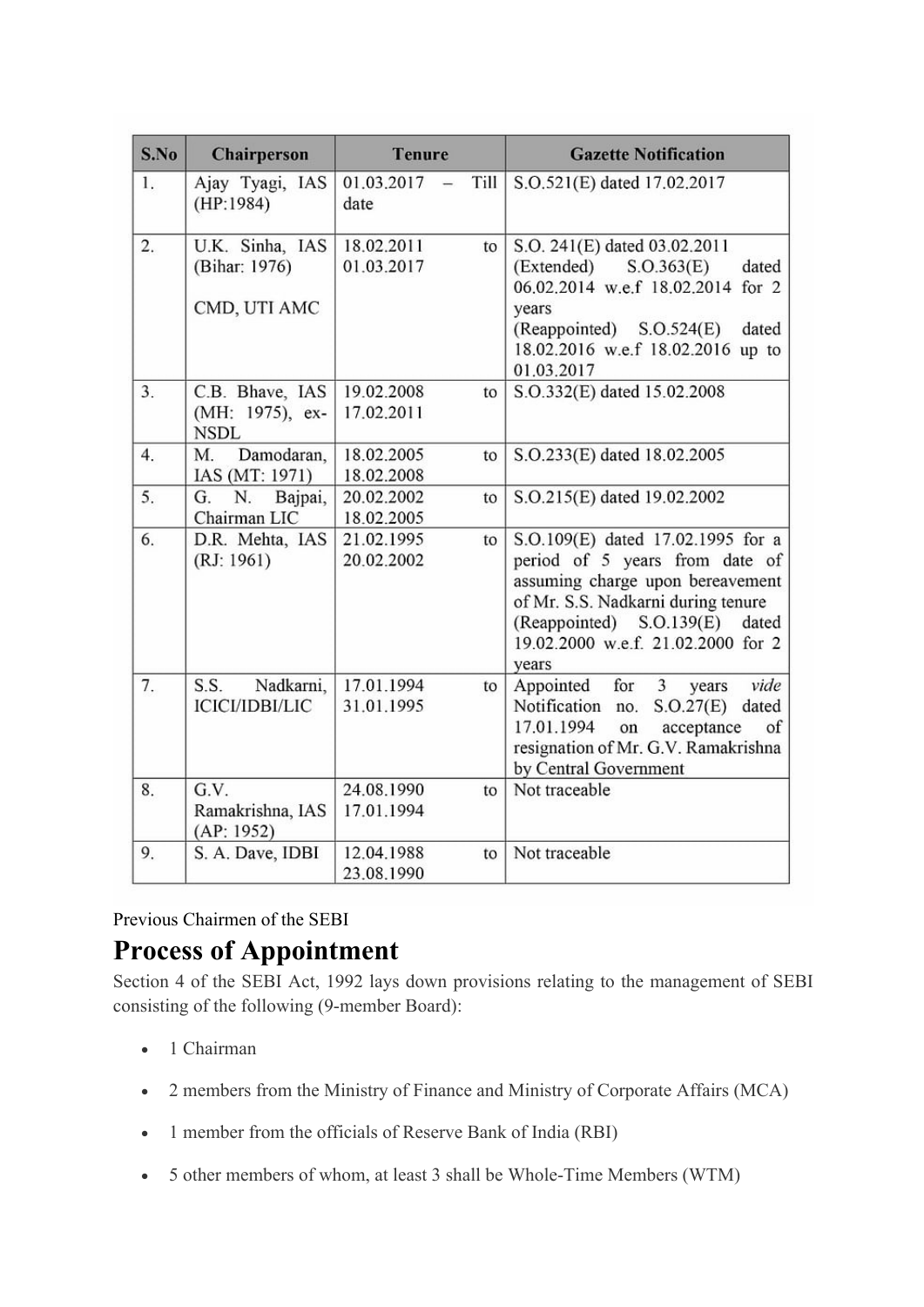The members of SEBI are appointed by the central government, save for officials from specific ministries and the RBI, who are nominated.



SEBI

Currently, SEBI has 4 WTMs - Mr. G Mahalingam (ex-ED, RBI), Ms. Madhabi Puri Buch (ex-ICICI Securities), Mr. S.K. Mohanty (ex-FMC, Income Tax), and Mr. Ananta Barua (ex ED, SEBI) – and 4 part-time members – Mr. Atanu Chakraborty (Secy, DEA, MoF), Mr. N.S. Vishwanathan (Dy. Governor, RBI), Mr. K.V.R Murty (Jt. Secy, MCA), Mr. Ravi Anshuman (IIM-B).

The appointment process is more specifically governed by the SEBI (Terms and Conditions of Service of Chairman and Members) Rules, 1992 (**Service Rules**). Rule 3 of the Service Rules dealing with the terms and conditions of service *inter alia* provides for the following with respect to the chairperson:

- S/he shall be a person who does not have any financial interests which may prejudicially affect their functions as a chairperson.
- S/he shall hold office for a period not exceeding 5 years but will be eligible for reappointment
- S/he shall not hold office after attaining 65 years of age

When a vacancy is advertised, the interested (and eligible) candidates are required to express interest by submitting application forms issued by the government along with certain specific reports and clearance certificates in case of Government Servants, employees of PSUs and Academic and Research Institutions, as provided in the respective advertisement.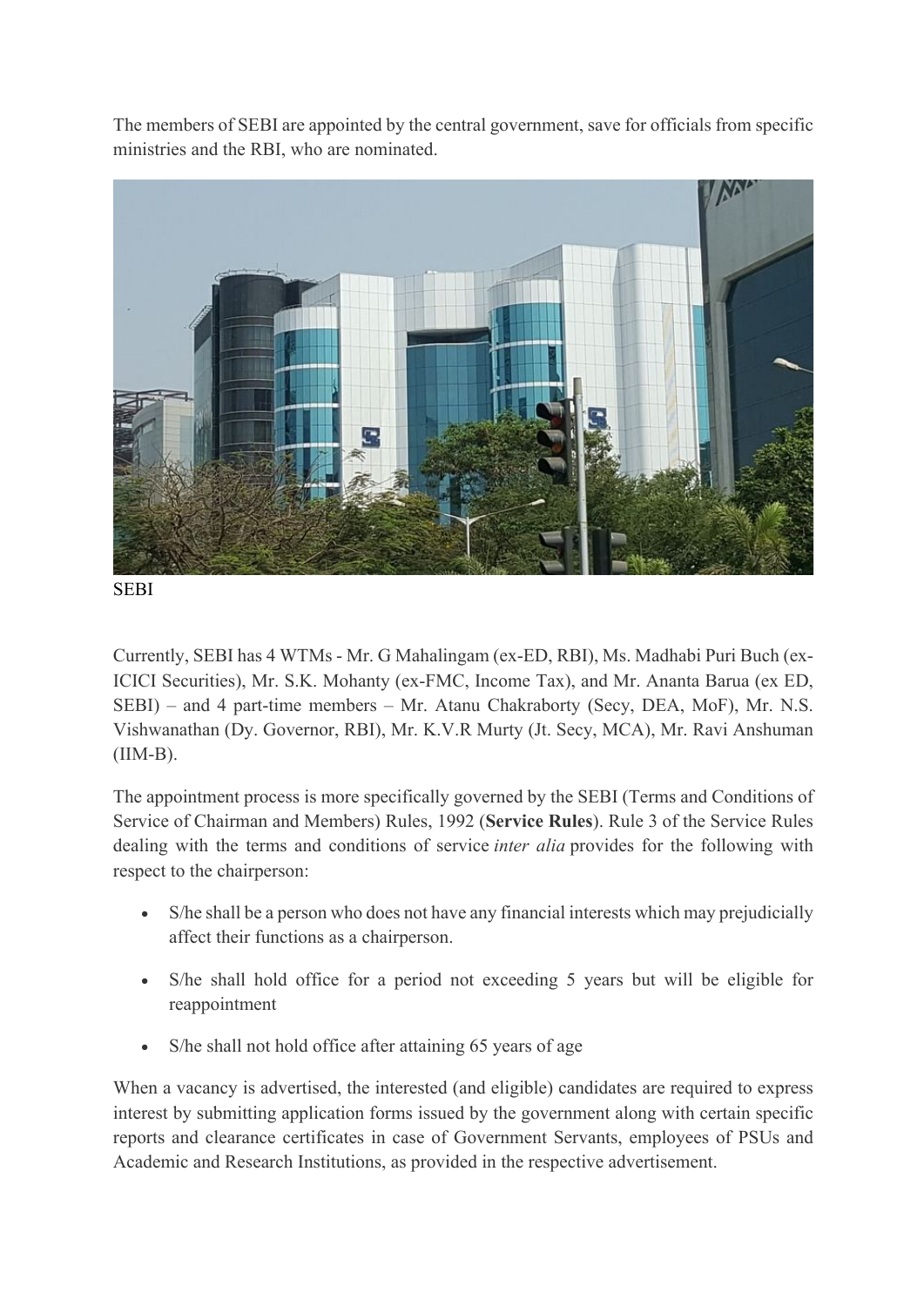The SEBI chairperson is appointed based on the recommendation of the Financial Sector Regulatory Appointments Search Committee (**FSRASC**). Prior to 2015, the recommendation was made by the Search-cum-Selection Committee (**SSC**), with a slightly different composition than the current FSRASC. However, due to certain litigation pending at Supreme Court and in order to bring uniformity to the process of appointment in the financial sector regulators, Government of India notified FSRASC. Presently, under the Service Rules, the FSRASC (for the purpose of appointing the Chairman) is composed of 6 individuals:

- Cabinet Secretary (Chairman) Currently Mr. Rajiv Gauba, IAS (Bihar: 1982)
- Additional PS to the Prime Minister Currently Dr. Pramod Kumar Mishra, IAS (GJ: 1972)
- Secretary, Department of Economic Affairs Mr. Atanu Chakraborty, IAS (GJ: 1985)
- 3 outside experts of repute nominated by the Central Government

In the past, the outside experts have included a director of a National Law University, a director of an advanced research institute and a senior fellow at a leading Think Tank.

The FSRASC recommends names of chairperson and members of SEBI, IRDAI and the Governor and Deputy Governors of RBI. While the MoF has invited applications for SEBI Chairperson, the FSRASC also has the power to interview and/or recommend any other person who has not even applied for the post. Further, while FSRASC may recommend any person, it remains a recommendation and the Central Government is not bound by it. In the past, the Central Government had ignored the recommendation of the FSRASC for SEBI Chairman in 2016 and reappointed Mr. U.K. Sinha for a year, which was revealed through **reported RTI applications**.

Interestingly, there has been **a time in the past** where a SEBI Chairman was called for an interview by Search cum Selection Committee for considering his extension / reappointment but he denied appearing before the committee, and rather chose to write a letter to Cabinet Secretary, saying he can be judged by his track record.

## **Past Controversies**

The former chairmen have had their fair share of controversies and on more than one occasion, their appointments have been challenged. The most contested among the lot is that of the appointment, extension and reappointment of Mr. U.K. Sinha which was challenged through five different petitions.

## **UK Sinha**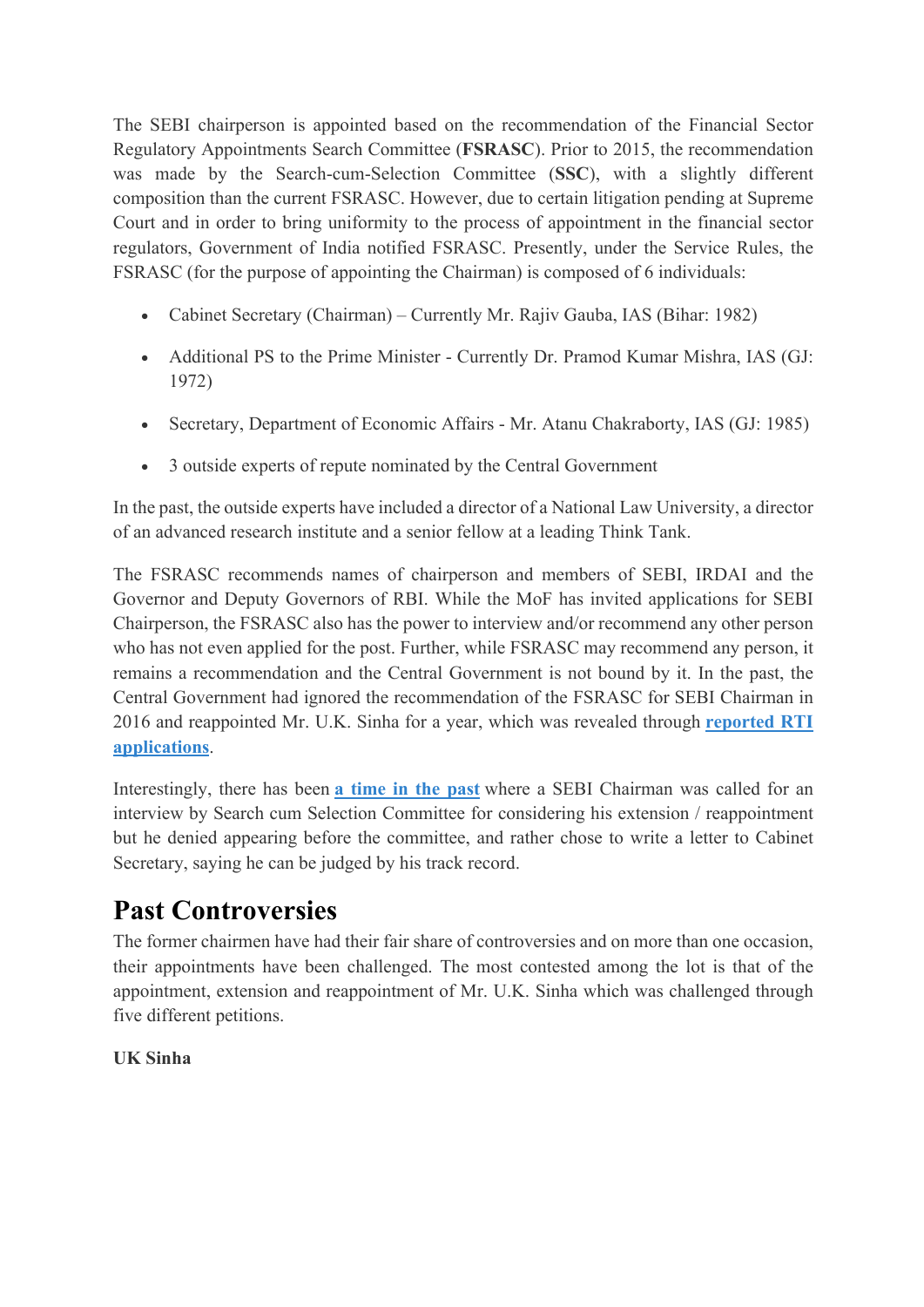

UK Sinha http://www.businessworld.in/article/India-May-Soon-Allow-Institutions-To-Trade-Commodity-Futures-Says-Sebi-Chief-U-K-Sinha/17-02-2017-113122/

In Writ Petition (Civil) No. 392 of 2011 filed in the Supreme Court of India ("**Supreme Court**") challenging the appointment, the petitioners, including former Chief of Air Staff, alleged that the then finance minister interfered with SSC's functioning and that such appointment will be detrimental to the independent functioning of SEBI. By its **order dated 21.11.2011,** the Supreme Court noted that the petition was identical to Writ Petition No. 340 of 2011 and refused to intervene in the appointment/continuity of Mr. U.K. Sinha.

Separately, a **letter complaining of interference** by the Finance Minister along with Mr. U.K Sinha into the investigations by SEBI in certain high-profile matters was written by Dr. K.M. Abraham, IAS (KL: 1982), former WTM, SEBI to the then Prime Minister of India.

In **Writ Petition (Civil) No. 374 of 2012** decided by the Supreme Court on 01.11.2013, the petitioner Arun Kumar Agrawal challenged the first appointment of Mr. U.K. Sinha on the grounds that he was not person of high integrity and his appointment was the result of manipulation, misrepresentation and suppression of vital material before the SSC and the ACC and that his appointment is *mala fide*. The Supreme Court, while noting that there were various reasons for the petition to not be maintainable, went into the merits of the petition and dismissed the petition stating that "*we have chosen to examine the entire issue to satisfy our judicial conscience that the appointment to such a High Powered Position has actually been made fairly and in accordance with the procedure established by law*."

In **Writ Petition (Civil) No. 246 of 2012** which came up for hearing before the Supreme Court on 13.04.2016, the Apex Court noted that the due to amendment of the Service Rules, the concerns of the petitioners were taken care of and nothing further survived.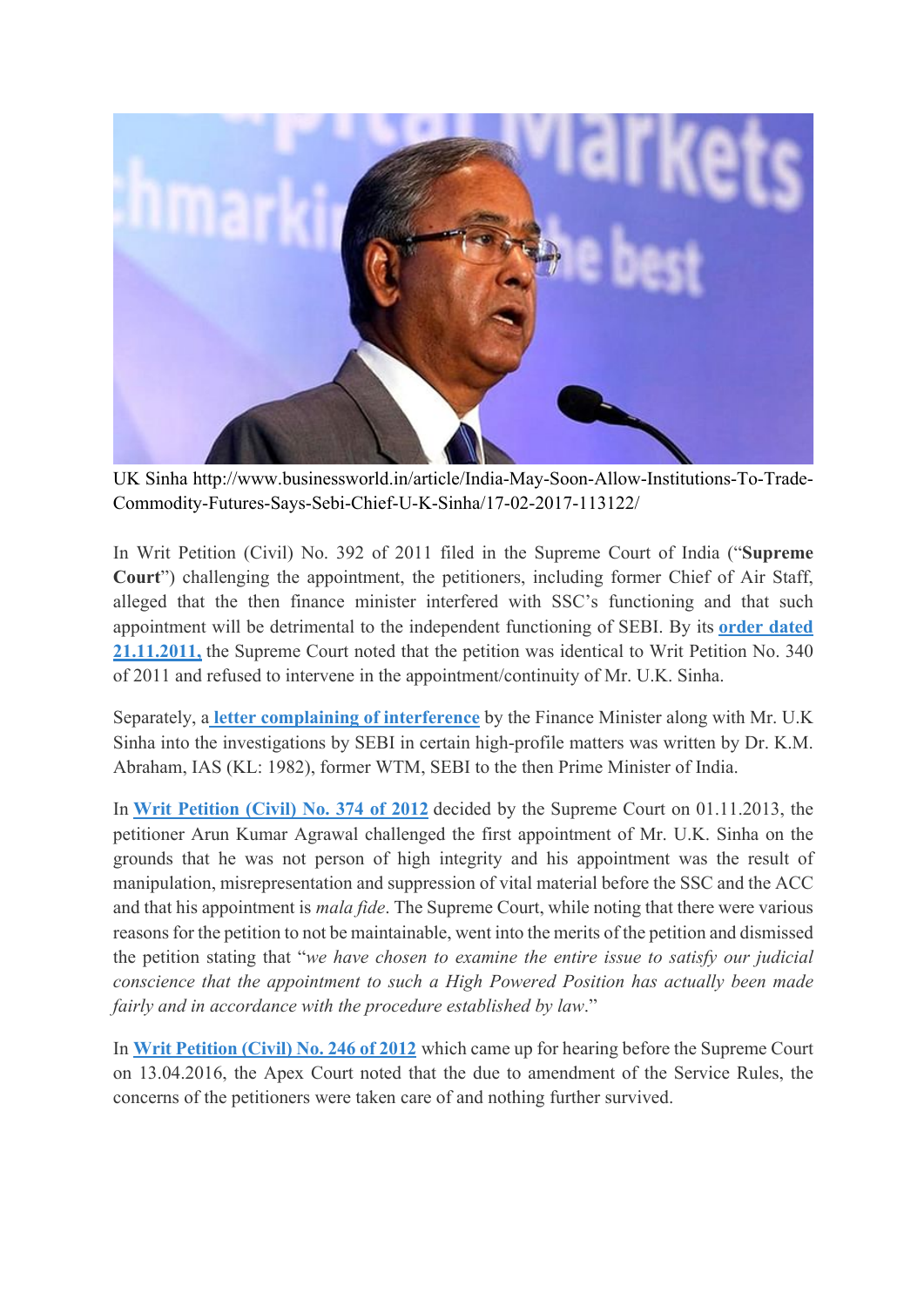In **Writ Petition No. 238 of 2016**, the one-year reappointment of Mr. U. K. Sinha was challenged and the petition was dismissed by the Supreme Court *vide* its order dated 26.04.2016 for lack of merits.

In **Arun Kumar Agrawal vs SEBI (2016)**, disclosure of the assets and liabilities statement of Shri U.K. Sinha, Chairman, SEBI and the total emoluments along with perquisites were rejected by Chief Information Commission on the ground of lack of bona fide and unwarranted invasion of privacy of the individual.

## **CB Bhave**



CB Bhave https://www.livemint.com/Industry/rcUauQJl9uhOWNBD2IL2gP/CBI-workingwith-crazy-logic-ignoring-facts-CB-Bhave.html

When Mr. C. B. Bhave was appointed as SEBI Chairman, SEBI had already passed certain adverse orders against depositories in a matter relating to multiple demat IPO scam. Upon becoming Chairman of SEBI, Mr. C. B. Bhave (who was earlier the Chairman of National Securities Depositories Limited) had recused himself from issues relating to the IPO scam and the role of depositories. SEBI in fact in its Board Meeting held on 04.12. 2008, adopted a '**Code of Conflict of Interests for Members of Board**' in order to avoid conduct of its members which may compromise the ability of SEBI Chairman/Members to discharge their responsibilities free from any compromise.

In an unreported case decided by the Delhi High Court in WP (C) No. 6621/2010 in *Social Action Forum for Manav Adhikar v. Union of India & Ors.* (along with another PIL in Andhra Pradesh High Court **filed by one V Narayan Reddy** as per **media reports**) it was alleged that although the then chairman Mr. C. B. Bhave had recused himself from issues related to the IPO scam, the entire SEBI through the WTMs appointed by him to deal with the issues, showed undue favours to National Securities Depository Limited (NSDL) and the report of the Mohan Gopal-V Leeladhar Committee, in connection with the 2006 multiple-applications to IPO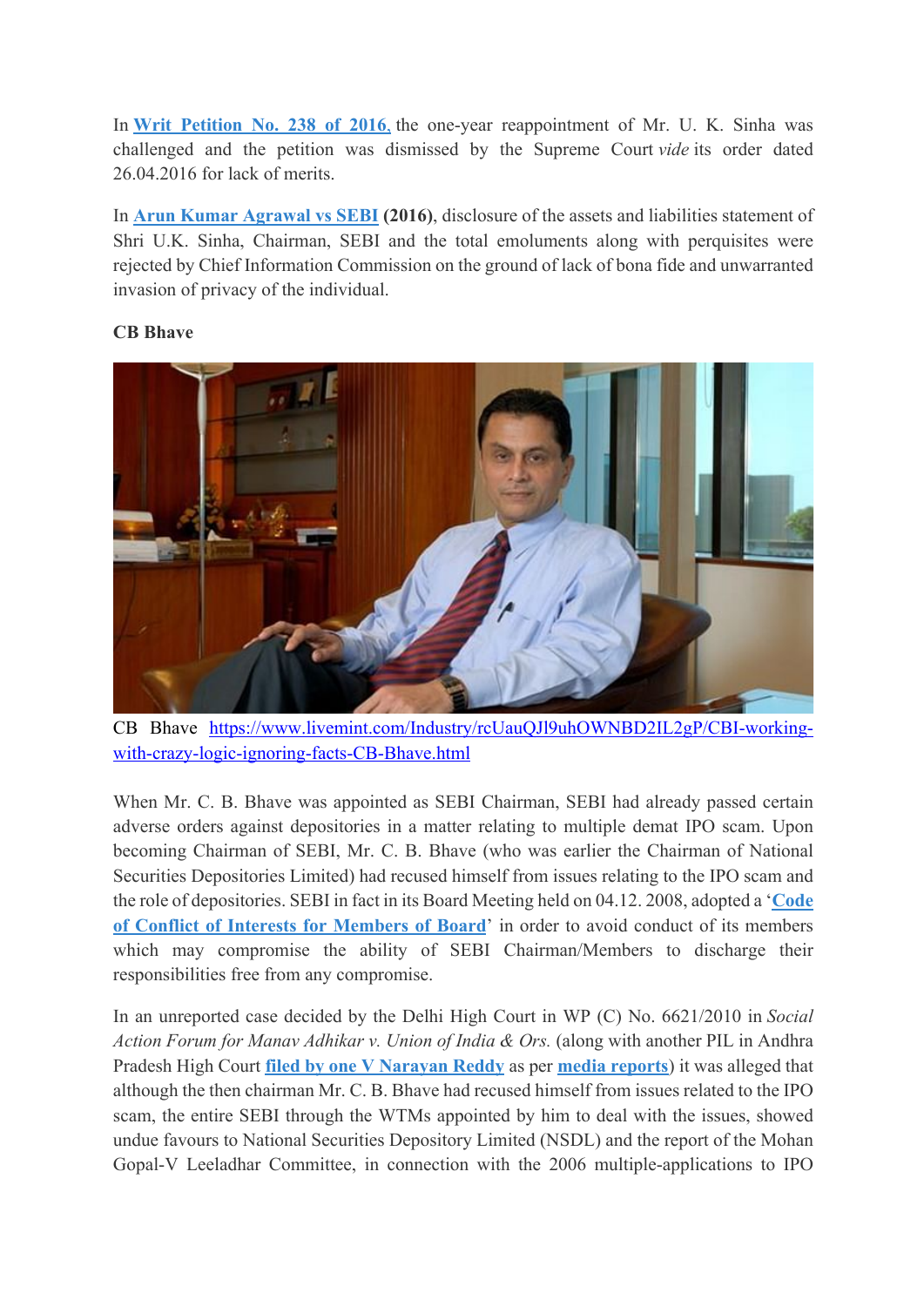(initial public offerings) scam, was not considered. In the same petition, appointment and continuity of Mr. C. B. Bhave was challenged. However, due to change in Chair, in Supreme Court, petition for Special Leave to Appeal (Civil) 2801/2011 **it was ordered by SC** if SEBI will re-consider the report of the Mohan Gopal-V Leeladhar Committee with reference to NSDL/DSQ and pass appropriate resolution, without going into merits of allegations with respect to eligibility/continuity of Mr. C. B. Bhave on the grounds of conflict of interest.

#### **DR Mehta**



Devendra Raj Mehta https://www.skillsphere.org/global-jigyasas/padma-bhushan-devendraraj-mehta/

Another former chairman who had faced a challenge to his appointment for 5 years tenure was Mr. D.R. Mehta, on the concerns relating to term of appointment and the age limit, in *Arun Kumar Agarwal v. Union of India and Ors. (2000) 100 Comp Cas 406 (Del)* where ultimately the Delhi High Court dismissed the petition. The petitioner challenged the said appointment contending that the same had been made in violation of the provisions of rule 3(2) of Service Rules which provided a term not exceeding three years and that the power to relax the provision contained in rule 20 had not been exercised. Drawing the detailed reference to the notings of then Finance Minister and Cabinet Secretary, Delhi HC held that there was deemed relaxation by Central Government of three-year rule while making appointment for five years.

Separately, it is noteworthy that the most developed economies do not have any minimum age criterion to head securities regulators but only experience requirements. The likes of G. Bradford Cook, a distinguished lawyer at the age of 35 chairing U.S. Securities and Exchange Commission (SEC) in 1970s is still at least two decade away in the young, skilled and bureaucratic India.

While India is looking for a vibrant capital market, the appointment of SEBI Chair is in the spotlight. It is hoped that the process this time will not be mired in any controversy.